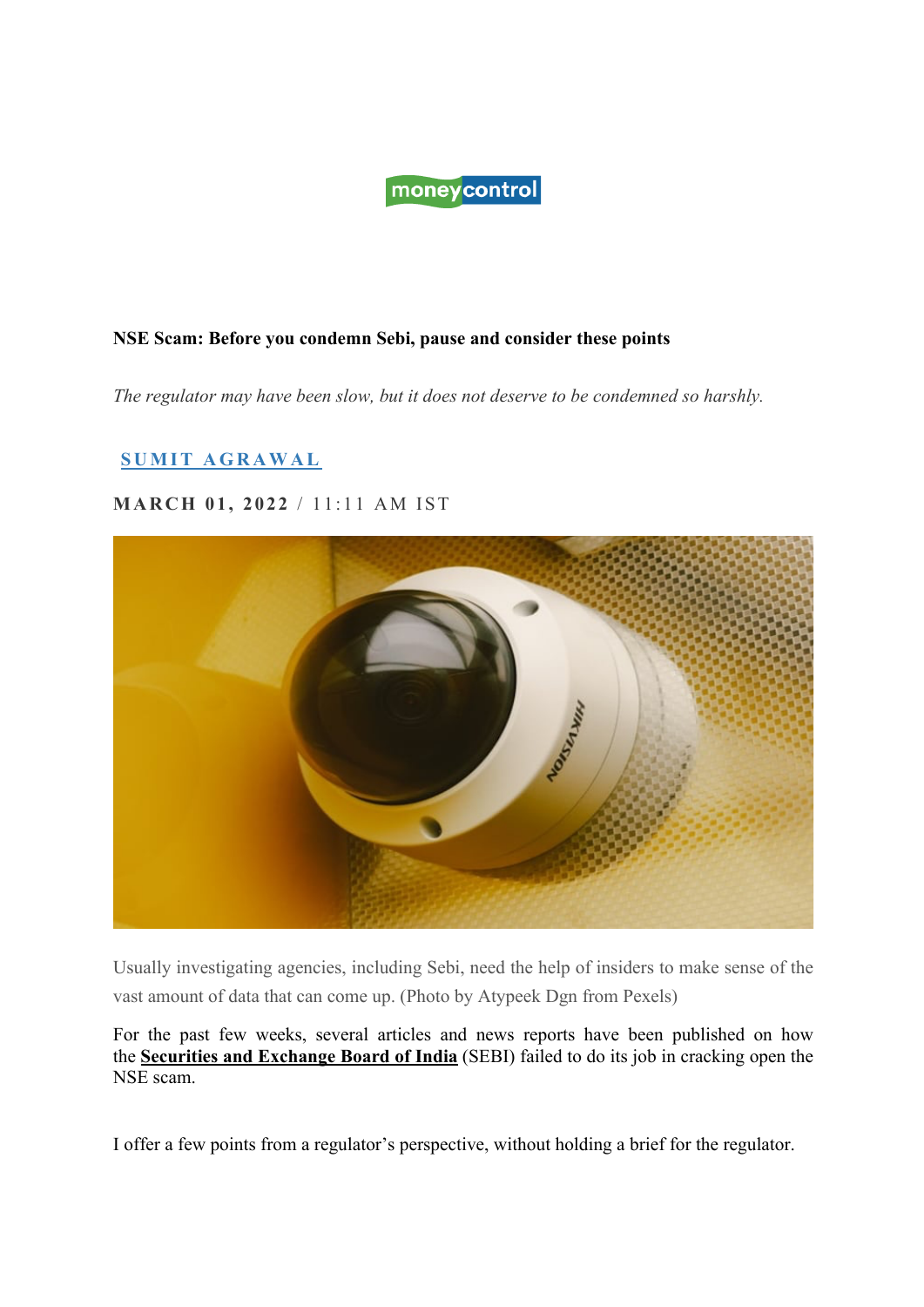Let us start with the fact that it was SEBI which unearthed the 'yogi' controversy, so some credit must go to it for exposing it, and also taking the matter to a conclusion by passing the final order.

SEBI as a regulator has to scrutinise millions of transactions done almost every minute in the stock market and that by itself makes its task herculean. The problem is compounded by the need to act swiftly, and naturally there are limitations on how deep it can go in a case and the extent to which it can allocate its resources for a particular scam or controversy.

Over allocation in one case can come at the cost of ignoring trouble brewing elsewhere. Still, six years could seem a long time to come out with an order. But there are investigations and matters pending with the regulator for over a decade. So, relatively this case seems to have progressed faster. In India, we are used to living with such timelines.

Another aspect to consider is also that any immediate public action (especially when Chitra Ramakrishna had already demitted office in 2016) effectively stating that management of NSE is not independent or that the exchange is being his process is adopted to ensure that conflicts or prejudices or biases do not creep into the process. This naturally has its costs in terms of timelines. Problem gets compounded by the fact that often, few of the seats of WTMs are not filled in time by the Government of India.

What happened at NSE seems, from available information, like a case of corporate misgovernance for which investigations have been done, fines have been levied and bans have been placed. There may be different views on sufficiency of the penal actions taken, and it is open to debate if any further actions may be warranted against the former NSE officers including initiation of the criminal proceedings. But like in courts, penal actions by SEBI are also typically judge centric.

What actions have been taken to ensure that such instances at the biggest stock exchange do not recur is another matter altogether. Perhaps, it may require a slew of reforms regarding the functioning of the stock exchanges and the recent changes to SEBI (Stock Exchanges and Clearing Corporation) 2018 may not by themselves be sufficient. Regulating the stock exchanges in an independent and efficient manner, especially when doubts have risen regarding the functioning of the NSE, hopefully would be high on the list of tasks for Madhabi Puri Bhuch, the newly appointed chairperson of SEBI.

It is true that there has been a systemic and governance failure at NSE and crucial information appears to have been passed to an outsider or outsiders. But there is no evidence yet that anyone benefitted from knowing how NSE functioned or by knowing the details of the persons at the helm of affairs at the exchange or its financial results or projections. NSE is not a listed company, so the insider trading related concerns do not arise.

manipulated by others would have had adverse effect on the whole securities market, and perhaps such a course was wisely considered by SEBI in pacing out the passing of order. NSE, set up after Harshad Mehta's scam, is today the largest stock exchange in India in terms of trading volume and figures also in the top list of Asia's stock exchanges. Pressing a panic button would have had a deleterious effect.

Another thing to keep in mind is the process that SEBI has to adopt in such matters. Typically, appointment of an investigation officer is done by one Whole Time Member (WTM), approval